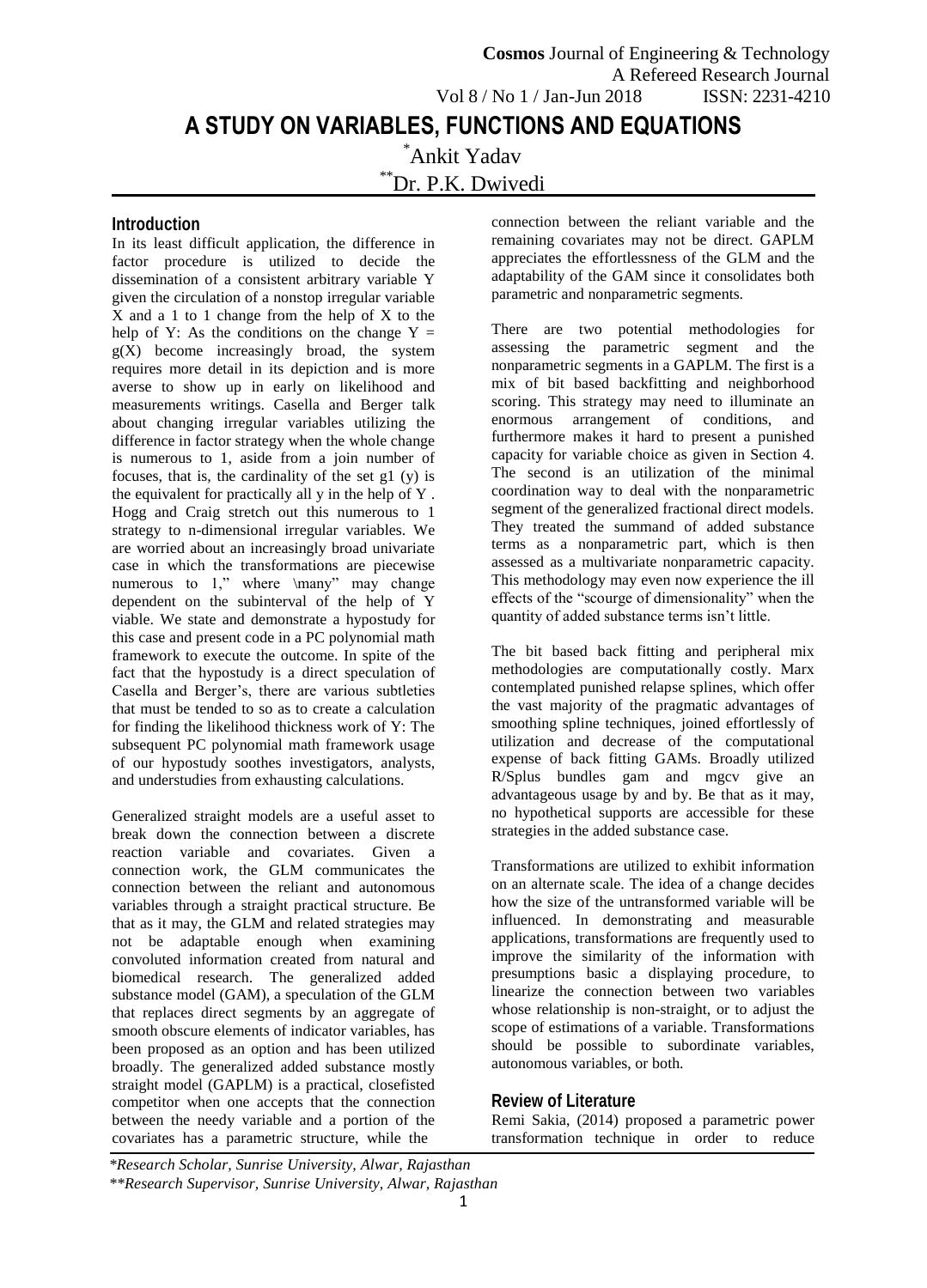anomalies such as non-additivity, non-normality and heteroscedasticity. Although the transformation has been extensively studied, no bibliography of the published research exists at present. An attempt is made here to review the work relating to this transformation. We conducted a literature review of statistical textbooks directed toward biologists and of journal studies published in the primary literature to determine temporal trends in both the text recommendations and the practice in the refereed literature over the past 35 years. In this review, a trend of increasing use of reformation in the primary literature was evident, moving from no use of reformation before 1996 to >50% of the studys reviewed applying GLM after 2006. However, no such trend was observed in the recommendations in statistical textbooks.

[Anne P. St](https://www.ncbi.nlm.nih.gov/pubmed/?term=St%26%23x02010%3BPierre%20AP%5BAuthor%5D&cauthor=true&cauthor_uid=29607007)‐Pierre (2013) Statistical analyses are an integral component of scientific research, and for decades, biologists have applied transformations to data to meet the normal error assumptions for F and t tests. Over the years, there has been a movement from data transformation toward model reformation-the use of non‐normal error structures within the framework of the generalized linear model (GLM). The principal advantage of model reformation is that parameters are estimated on the original, rather than the transformed scale. However, data transformation has been shown to give better control over type I error, for simulated data with known error structures.

White J. S. S, (2012) The log-transformation is widely used in biomedical and psychosocial research to deal with skewed data. This study highlights serious problems in this classic approach for dealing with skewed data. Despite the common belief that the log transformation can decrease the variability of data and make data conform more closely to the normal distribution, this is usually not the case. Moreover, the results of standard statistical tests performed on log-transformed data are often not relevant for the original, nontransformed data. We demonstrate these problems by presenting examples that use simulated data. We conclude that if used at all, data transformations must be applied very cautiously. We recommend that in most circumstances researchers abandon these traditional methods of dealing with skewed data and, instead, use newer analytic methods that are not dependent on the distribution the data, such as generalized estimating equations (GEE).

#### **Variable**

**An image for a number we don't have the foggiest idea yet. It is typically a letter like x or y.** 

A variable is an amount that may change inside the setting of a numerical issue or test. Regularly, we utilize a solitary letter to speak to a variable. The letters x, y, and z are regular conventional images utilized for variables. Some of the time, we will pick a letter that helps us to remember the amount it speaks to, for example, t for time, v for voltage, or b for microbes.

Variable, in polynomial math, an image (normally a letter) subbing for an obscure numerical incentive in a condition. Generally utilized variables incorporate x and y (genuine number questions), z (complex-number questions), t (time), r (range), and s (circular segment length). Variables ought to be recognized from coefficients, fixed qualities that increase forces of variables in polynomials and arithmetical conditions. In the quadratic condition  $ax^{2} + bx + c = 0$ , x is the variable, and a, b, and c are coefficients whose qualities must be determined to unravel the condition. In making an interpretation of word issues into arithmetical conditions, amounts to be resolved can be spoken to by variables.

### Model: in  $x + 2 = 6$ , x is the variable.

Why "variable" when it might have only one worth? On account of  $x + 2 = 6$  we can tackle it to find that  $x = 4$ . In any case, in something like  $y = x$ + 2 (a straight condition) x can have numerous qualities. When all is said in done it is a lot simpler to consistently consider it a variable despite the fact that at times it is a solitary worth.

# **Conclusion**

Financial specialists are keen on looking at sorts of connections. For instance a business analyst may take a gander at the measure of cash an individual gains and the sum that individual spends. This is an utilization relationship or capacity. As another model a financial analyst may take a gander at the measure of cash a business firm has and the sum it spends on new hardware. This is a speculation relationship or venture work.

A capacity attempts to characterize these relationships. It attempts to give the relationship a scientific structure. A condition is a scientific method for taking a gander at the connection between ideas or things. These ideas or things are spoken to by what are called variables.

A variable speaks to an idea or a thing whose size can be spoken to by a number, for example estimated quantitatively. Variables are called variables since they shift, for example they can have an assortment of qualities. In this way a variable can be considered as an amount which expect an assortment of qualities in a specific issue.